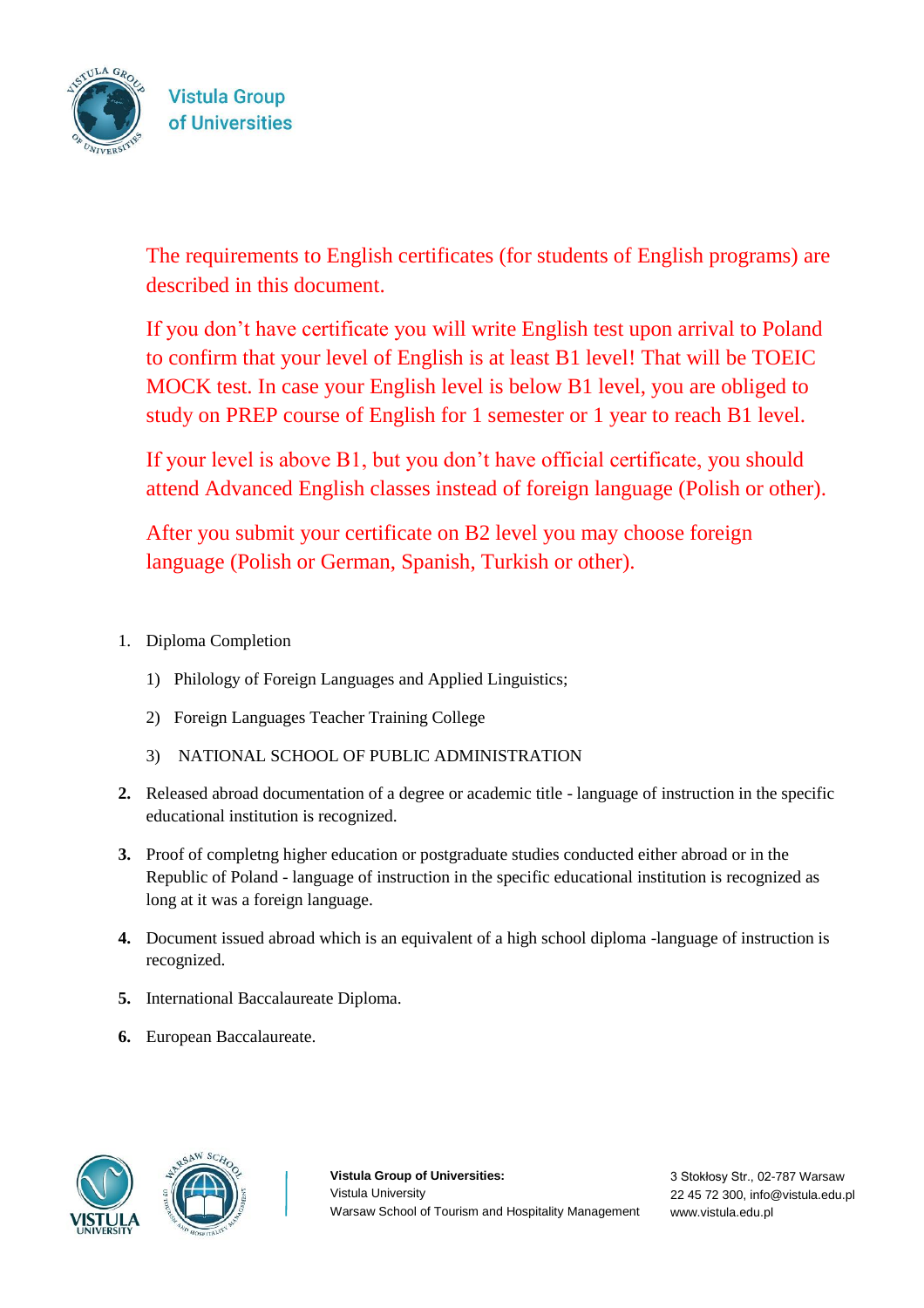

7. Proof of passing a ministry exam;

1) In the Ministry of Foreign Affairs

2) In the Ministry of the Minister responsible for the economy, the Ministry of Foreign Economic Relations, Ministry of Foreign Trade and Maritime;

3) Ministry of Defense - the level of 3333, according to STANAG 4444 level of 6001.

8. Foreign language certificate, issued by the National School of Public Administration as a result of linguistic examination.

9. Certificate issued by the National School of Public Administration qualifying to work in a high state position.

10. Enlisted sworn translators.

11. Certificates proving knowledge of foreign languages at least at B2 level of global language proficiency according to the "Common European Framework of Reference for Languages: Learning, Teaching, Assessment (CEFR) - European Framework of Reference for Languages: Learning, teaching, assessment (CEFR)" :

1) Certificates issued by institutions affiliated to the Association of language Testers in Europe (ALTE) – levels; ALTE level 3 (B2), ALTE level 4 (C1), ALTE level 5 (C2), In particular the following certificates:

a) First Certificate in English (FCE), Certificate in Advanced English (CAE), Certificate of Proficiency in English (CPE), Business English Certificate (BEC) Vantage - at least Pass, Business English Certificate (BEC) Higher, Certificate in English for International Business and Trade (CEIBT),

2) Certificates of the following institutions:

a) Educational Testing Service (ETS) – in particular certificates: Test of English as a Foreign Language (TOEFL) – at least 87 points in the version of Internet-Based Test (IBT); Test of English as a Foreign Language (TOEFL) – at least 180 points in the version of the Computer –Based Test (CBT) supplemented by at least 50 points from Test of Spoken English (TSE); Test of English as a Foreign Language (TOEFL) – at least 510 points version of Paper-Based Test (PBT) supplemented by at least 3.5 points from Test of Written English (TWE) and by at least 50 points of Test of Spoken English (TSE); Test de Français International (TFI) – at least 605 points,

b) European Consortium for the Certificate of Attainment in Modern Languages (ECL),

c) City & Guilds, City & Guilds Pitman Qualifications, Pitman Qualifications Institute – in particular certificates: English for Speakers of Other Languages (ESOL) – First Class Pass at Intermediate Level, Higher Intermediate Level, Advanced level; International English for Speakers of Other Languages (IESOL) – level "Communicator" , level " Expert" , level "Mastery"





**Vistula Group of Universities:**  Vistula University Warsaw School of Tourism and Hospitality Management

3 Stokłosy Str., 02-787 Warsaw 22 45 72 300, info@vistula.edu.pl www.vistula.edu.pl